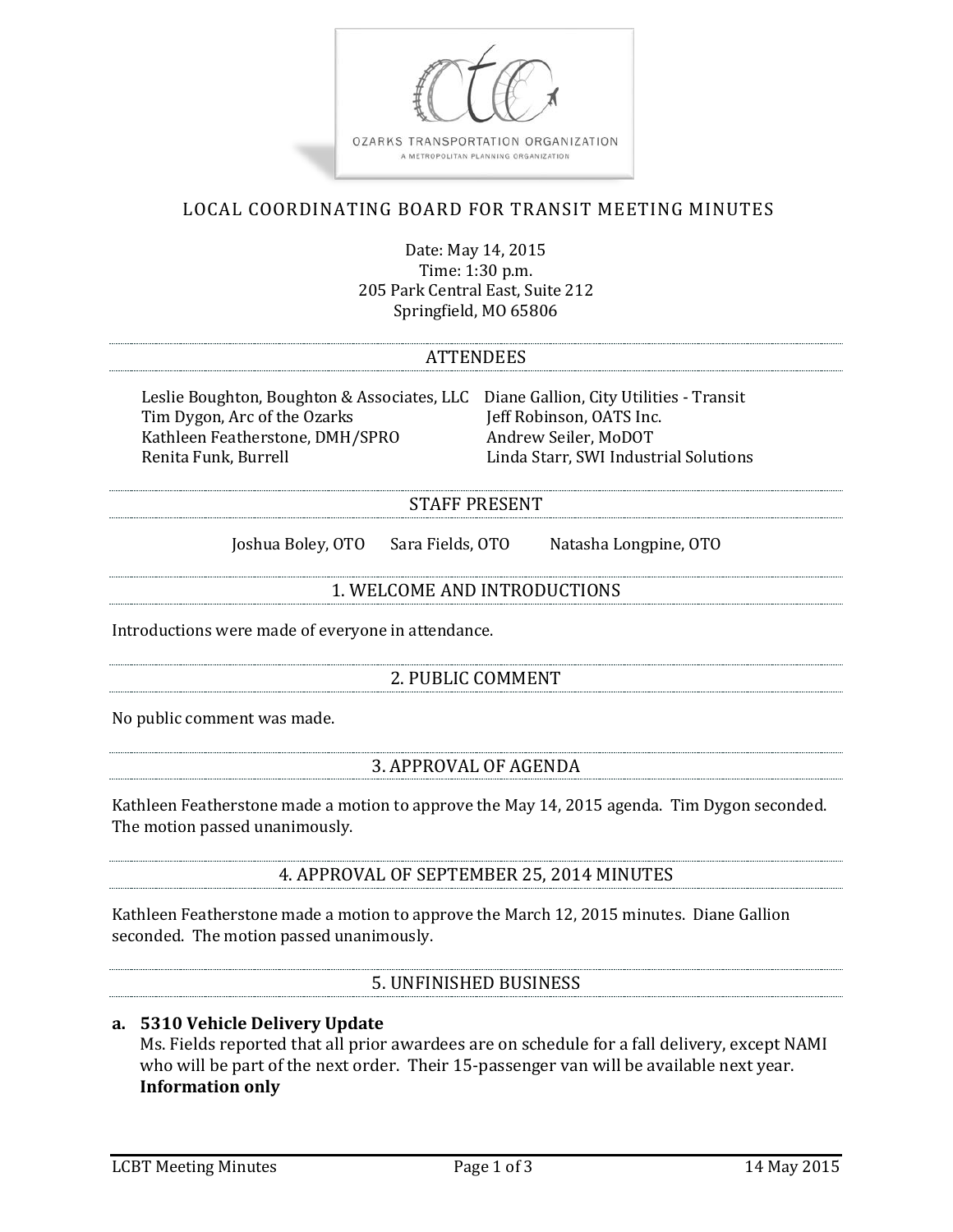## **b. 5310 Application Update**

Ms. Longpine reminded the LCBT that the application deadline is June 1, 2015. Applicants are asked to add 5 percent to the prices on MoDOT's most recent bid list. The applications will be reviewed on June 18, 2015. **Information only**

**c. 5-Year Implementation Plan Progress (Status of Actions)** Ms. Longpine reviewed the status of Actions from the 2014 Transit Coordination Plan, focusing on those items scheduled for action in 2015. The majority of these are related to media, which was discussed later on the agenda. The remaining items are also those things that can be helped by a media campaign.

Ms. Longpine also briefly touched on those items not completed in 2014. These were generally related to how agencies can share information about each other to clients in need of transportation.

These topics spurred additional discussion following the Media Subcommittee discussion. Arc mentioned they had 80 sites where the OTO transit brochures and other materials would be useful. Both packets and a website would help get information to those who need it.

## **Information only**

#### 6. NEW BUSINESS

## **a. Transit Marketing Subcommittee Update**

Mr. Boley reviewed the initial meeting of the subcommittee. He mentioned they were looking for someone to add an elderly perspective to the group. June Huff with the Southwest Missouri Office on Aging was suggested as a contact.

One topic of discussion with the subcommittee was a PSA on how to find a ride. Another idea mentioned was a one-stop-shop website, something that could even be tied to Let's Go Smart. Otherwise it would need a name and branding and could include training videos, with social media as another outlet.

The next step is to work with a focus group of current users to see what is needed.

The next meeting of the subcommittee is scheduled for June 4 at 10:30 am.

# 7. OTHER BUSINESS

Other business included a question about the Transit Ambassador program. Diane Gallion clarified that they only ride for free during a training session.